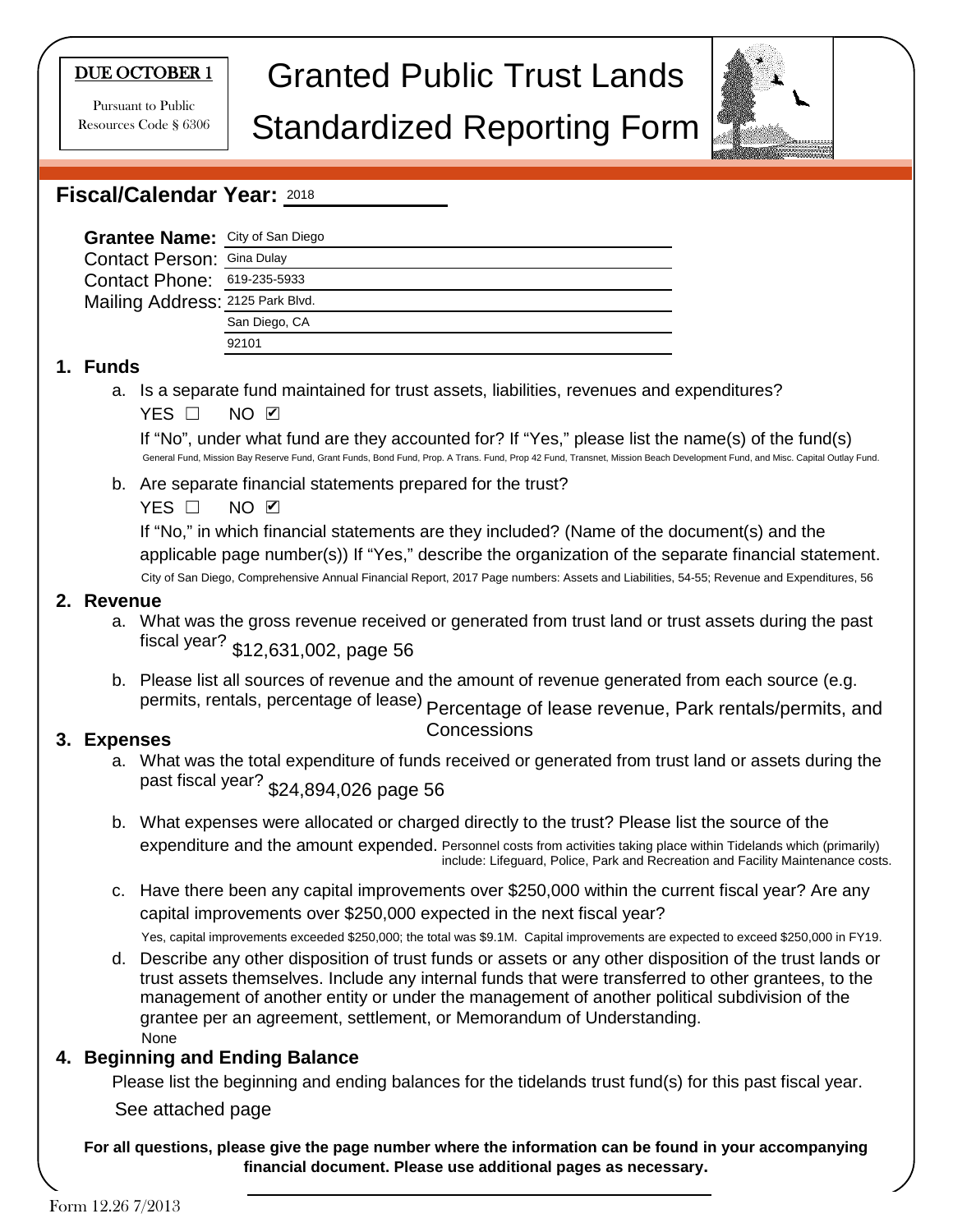## **CITY OF SAN DIEGO**

## **FY 2018 SUMMARY REVENUE AND EXPENSE REPORT**

#### **for Mission Bay and Coastal Tidelands**

| <b>Expense by Department</b>                |                                    |                                                    |
|---------------------------------------------|------------------------------------|----------------------------------------------------|
|                                             | <b>MBP Tidelands</b><br>(PRC 6306) | <b>Shoreline</b><br><b>Tidelands</b><br>(PRC 6306) |
| Parks and Recreation Department             | \$8,798,327                        | \$668,887                                          |
| Fire and Life Safety Services Department    | \$1,199,999                        | \$2,920,515                                        |
| Police Department                           | \$1,773,814                        | \$109,902                                          |
| General Services (Facility Maintenance)     | \$85,217                           | \$200,926                                          |
| Capital Projects and Engineering Department | \$9,136,439                        | \$0                                                |
| <b>Total Expenses</b>                       | \$20,993,796                       | \$3,900,230                                        |

| <b>Revenue by Type</b>   |                      |              |             |
|--------------------------|----------------------|--------------|-------------|
| <b>Park Use Revenues</b> |                      | \$448,490    | \$90,178    |
| Lease Revenues           |                      | \$10,922,568 | \$1,156,250 |
| Concessions              |                      | \$13,516     | \$0         |
|                          | <b>Total Revenue</b> | \$11,384,574 | \$1,246,428 |

| <b>Net Expense</b>                             |              |               |
|------------------------------------------------|--------------|---------------|
| Net Expense                                    | \$9,609,222  | \$2,653,802   |
| <b>Expense Carryover (from previous years)</b> |              |               |
| <b>Expense Carryover - FY 17 report</b>        | \$30,902,791 | \$209,806,862 |
| Net Expense                                    | \$40,512,013 | \$212,460,664 |

Other services (not included in this report) performed in Mission Bay Park by other departments or divisions include: street repair maintenance, water/sewer maintenance, Police Department (other than Harbor Patrol) and emergency/fire protection services.